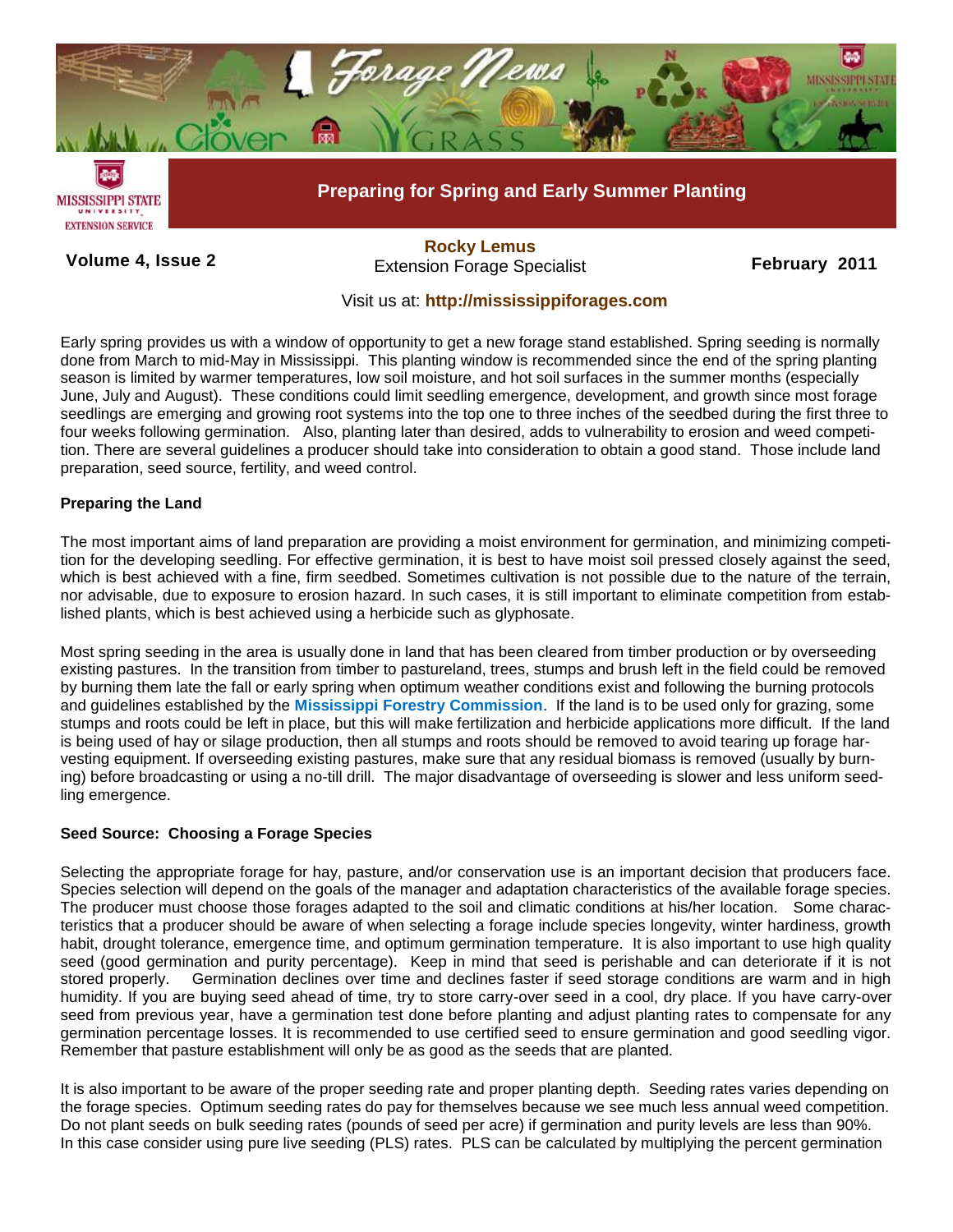

times the percent purity. The actual seeding rate based on PLS can be calculated by dividing the recommended rate by the PLS. It is important that your drill is calibrated properly at the time of planting.

Depth of seeding cannot be stressed enough. Proper planting depth should be adjusted based on the size of the seed. Placing small seeds too deep can cause poor emergence and stand failure. Most forage seeds will do well planted at about one-quarter inch or less in depth. If you are going to estimate depth, plant shallow rather than deeper. Largeseeded grasses should be planted  $1/4$  to  $\frac{3}{4}$  inches deep on medium to heavy textured soils. It may be desirable to plant at ¾ to 1 1/4 inch on sandy soils due to rapid drying of the surface. The shallower depths are recommended for smallseeded grasses and legumes. Broadcasting legume seeds may be more successful in early spring providing that surface soil moisture is adequate for 7 to 10 days. If broadcasting, be sure to lightly harrow the seed to increase seed to soil contact and improve establishment.

#### **Lime and Fertilizer**

We often shortchange our pastures when it comes to fertilizer. In Mississippi, many forage producers tend to fertilizer with 13-13-13 or 17-17-17 without knowing if these fertilizers are meetings the requirements for adequate pasture growth or not. Sometimes some of the nutrients might be adequate that there is an economic loss due to blanket applications. It is good management practice to take a soil sample at least six months prior to planting to correct soil acidity or nutrient deficiencies. Use the soil results to get a fertilizer mixed that will provide optimum growth of the pasture when it needs to be fertilized in the spring after emergence. For information on how to take a soil sample refer to **[Extension Publication](http://msucares.com/pubs/infosheets/is0346.pdf)  [IS036](http://msucares.com/pubs/infosheets/is0346.pdf)** or contact your local County Extension Office.

Fertilization practices can vary according to the forage being planted and the type of soils. For example, planting done during the rainy season on sandy soils could increase leaching of nutrients out of the root zone while plating done in heavy clay soils could increase flooding and nutrient runoff. During establishment, annual grasses should be fertilized prior to or at planting. For perennial grasses, producers should hold fertilization until new shoots have emerged (usually 3 inches) and plants have develop a root system that will optimize nutrient uptake. The type, amount and timing of fertilizer application during establishment are variable and they depend on the forage type being planted and on soil test recommendations.Seeds can usually germinate without fertilization. However, once the small amount of nutrients in the seed is used, the young seedlings depend entirely on soil nutrients for their development.

Grasses usually have a higher tolerance to acidity compared to legumes. Acidity could be corrected with lime application. Limestone applications should be incorporated prior to seeding for best results. Fineness of limestone grade is important because fine particles neutralize acidity faster than coarse particles. Generally, pelletized limestone sources are no more effective weight/weight than fine limestone. It is important to know the Relative Neutralizing Value (RNV) or Calcium Carbonate Equivalent (CCE) of different types of lime being use to adjust application rates. This is an index of how good lime is at neutralizing soil acidity. The RNV/CCE is calculated based on two quality parameters: purity and fineness (particle size). Keep in mind that lime quality is not indicated by how easy it is to transport, store, or spread. **Table 1** provides RNV for different forms of lime.

Nitrogen generally is not needed for successful forage stand establishment. It is recommended to apply nitrogen when plants have reached 2 to 3 inches in height and have developed a root system that will increase nitrogen use efficiency and reduce leaching or runoff. Nitro-

Table 1. Relative neutralizing value (RNV) of the pure forms of commonly used liming materials.

| Lime               |                                                     | RNV (%) <sup>1</sup> |
|--------------------|-----------------------------------------------------|----------------------|
| <b>Common Name</b> | <b>Chemical Name</b>                                |                      |
| Slag               | Calcium silicate $(CaSiO3)$                         | 86                   |
| Limestone          | Calcium carbonate (CaCO <sub>3</sub> )              | 100                  |
| <b>Dolomite</b>    | Calcium magnesium carbonate [CaMg(CO <sub>3</sub> ) | 109                  |
| Slaked             | Calcium hydroxide [Ca(OH)2]                         | 135                  |
| <b>Burned</b>      | Calcium oxide (CaO)                                 | 179                  |

RNV represents the neutralizing value of the material compared to pure calcium carbonate. For example, dolomite lime neutralizes 9% more acid than the same weight of calcium carbonate.

gen applications should be between 20-30 lb N/ac. Moderate to high levels of applied nitrogen at seeding promotes weed growth, which may provide too much competition for the new forage seedling. Legumes properly inoculated before planting normally do not require nitrogen fertilization.

Phosphorus encourages root development. A well-developed root system helps protect seedlings from dry conditions